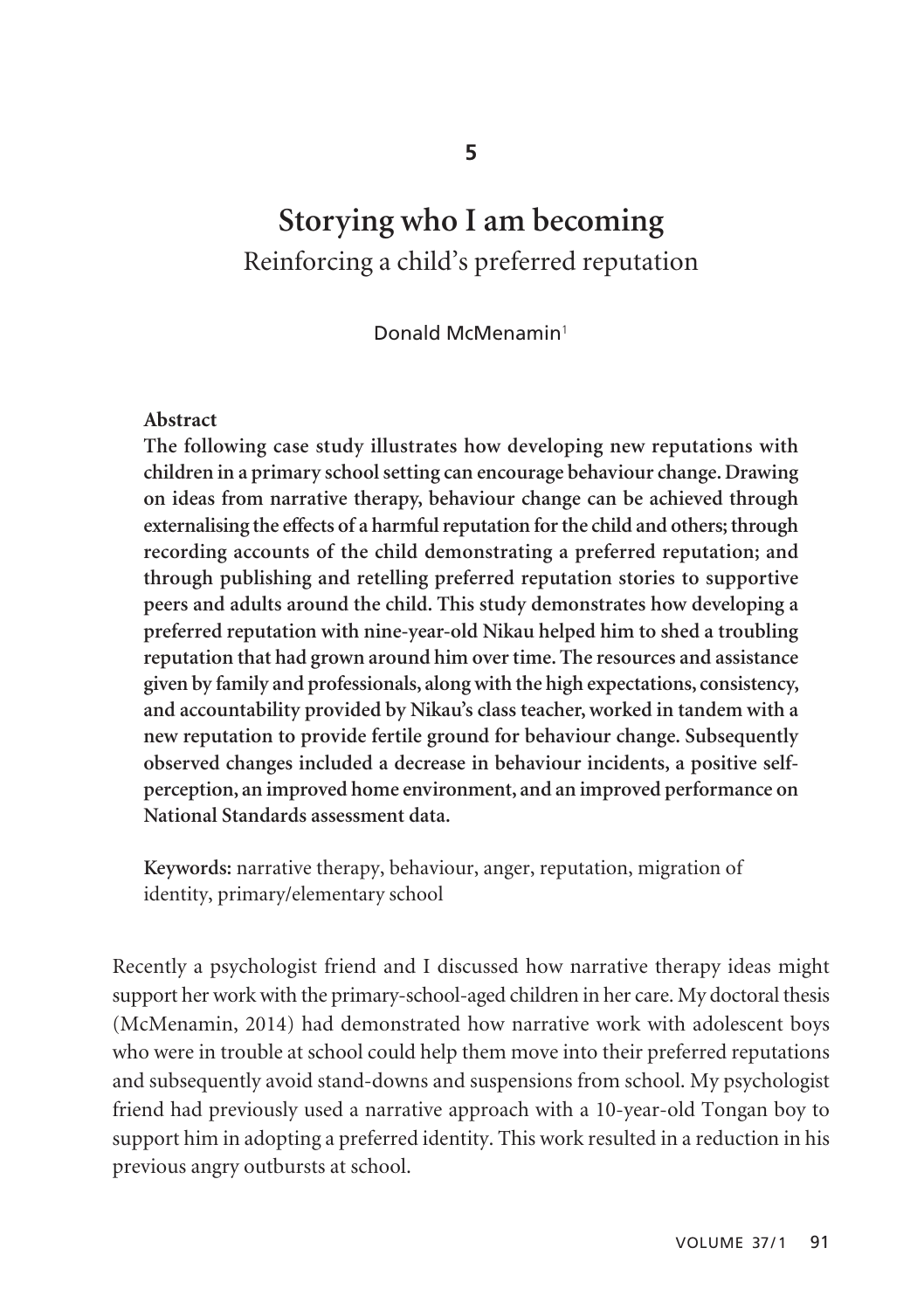**Figure 1:** Two islands and a boat



Together we drew on a migration metaphor called "Two islands and a boat" which aims to help a person move towards a preferred reputation.

The two islands shown in Figure 1 represent a child's current reputation(s) and their preferred reputation(s). The boat represents the journey of the child and their supporters as they travel towards a new reputation, aided by the winds above it. As the child identifies a preferred identity and starts the journey towards change, the winds aiding the move represent the support strategies and people who encourage and provide opportunities to grow the new reputation.

With consent from his grandmother/caregiver and from the school, the psychologist and I met with a nine-year-old boy named Nikau<sup>2</sup>. Nikau had received intermittent pastoral support over a 20-month period as a result of fighting and angry outbursts. Teachers reported that Nikau rarely smiled and escalated quickly when upset. When angry he would take a large stick (or similar) and walk around the school with his chest puffed out, sometimes tipping over class furniture. On occasion he would not follow teacher requests and he would sometimes answer back. As part of its pastoral response the school had moved Nikau to another class with older children partway through the year.

During his previous conversations with the psychologist, Nikau had said he would like to be a policeman when he was older. The local police constable was asked if he could come to school to meet Nikau, and Nikau and some friends were allowed to sit in the police car and try out the siren and loudspeaker.

One of the things that Nikau admired about policemen was that they were kind. Picking up on this idea as something that seemed not to fit with his existing troubled reputation, the psychologist and I met with Nikau in an unoccupied classroom. We wondered with Nikau what place kindness might be playing in his life: "Can you tell us anything about a time when you were kind?"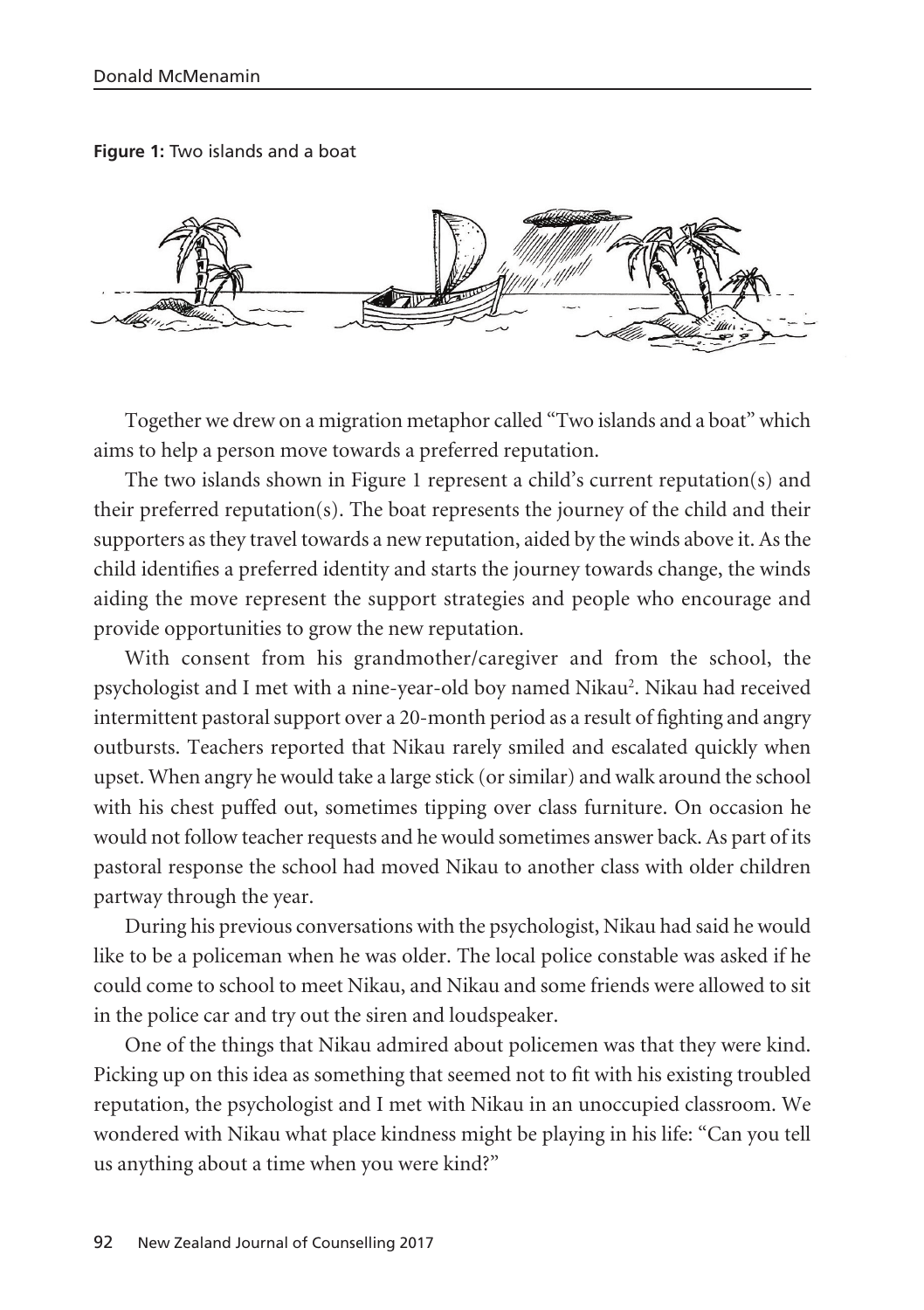Using what seemed like the fewest possible words, Nikau told a story in which he and his cousin had caught a boy who was falling from a school climbing frame. Nikau and his cousin had picked the boy up and taken him to the office to be cared for by the adults there. We responded to Nikau's story: "Great story—thanks! Can you draw that at all?" Nikau produced a series of drawings depicting the scene, eliciting my response: "Oh, sweet pictures! Great work! I'm wondering…can you write that story in your own words?" Nikau showed that he could.

Following the telling, drawing, and writing of this story, we asked Nikau a few short questions about what difference this expression of kindness had made for some of the people involved: "How do you reckon that boy felt? What do you think your teacher would feel about that? If your grandmother knew you were being kind at school like that, what might she feel?" We recorded Nikau's largely one-word answers on the paper next to his drawing and writing. Those words and pictures were collated into a book by Paul Ashley<sup>3</sup> as follows:



# **Figure 2:** "Being kind," by Nikau

The following week when we showed the newly finished book to Nikau, he was so delighted he seemed to glow with pleasure and pride. When he had read through the story, we all trooped across the school yard to the principal's office. The principal stopped the meeting she was in to welcome Nikau. With him standing beside her, she read through Nikau's story carefully and out loud. Again Nikau appeared to glow with pleasure at the principal's delight in what she was reading. That evening Nikau took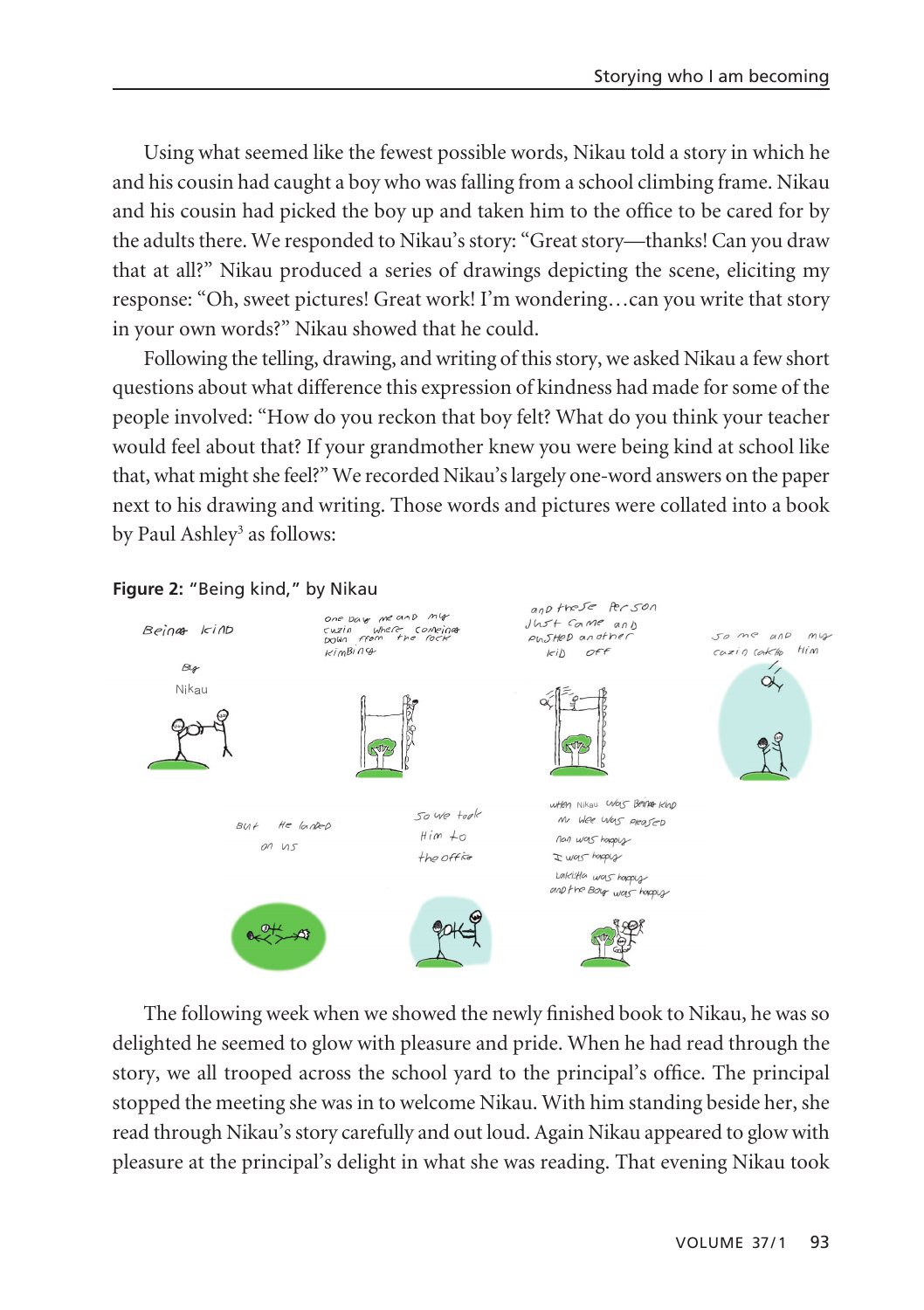the book home and showed it to his Nan. Nan reported her very real gladness in the conversation recorded below.

Around this time, the psychologist arranged a meeting with the team of people supporting Nikau. Along with ourselves were Nikau's mother and Nan, school staff, social worker in schools (SWIS), district health board psychologist and mentor, and the school's kaitakawaenga/whänau support person. A plan was drawn up recording who was responsible for various strategies to help reach the goal that "Nikau embrace his preferred identity and have resources and strategies to manage any demands of classroom tasks and/or peer relationships." The strategies included Cognitive Behaviour Therapy (CBT) to help with emotional regulation, a mentoring group, and a cool-down space at school. Members of the school staff were encouraged to give verbal praise when they saw Nikau showing kindness, helpfulness, and friendliness.

Nikau's teacher played a vital part in not allowing his previous reputation to influence how he was treated in the classroom. This involved treating Nikau as equal to his peers, providing consistency, making sure he felt included and valued, holding Nikau accountable for his actions, and giving him strategies to manage his emotions. This teacher later reported:

When Nikau came to my class it was really important to develop mutual trust so a fresh start meant a fresh start. I needed to show Nikau that what I said could be trusted. Whilst specific circumstances brought him to my class, those would be not held against him. I think I developed Nikau's trust by remaining consistent in both my praise, support as well as holding him accountable for his actions. I treated him as an equal with his peers and expected the best from him. It was really necessary to make sure that he felt included and valued for his contribution as a member of the class. Nikau and I both agreed on strategies to manage himself and we found common ground that each of us was comfortable with. He was allowed to leave the class for a few minutes to cool down but he always had to make sure I was aware either verbally or via a gesture or signal. He was also allowed to write his more personal thoughts, which often contained all manner of swear words, in a special journal. This was an outlet that he really enjoyed and needed.

Nikau stated that his teacher treated him the same as the other kids because he was made to do the same work as the other children, "like hard work."

The following week, in response to our questions, Nikau and a friend discussed and drew on a whiteboard a picture of anger and some things that made anger go away.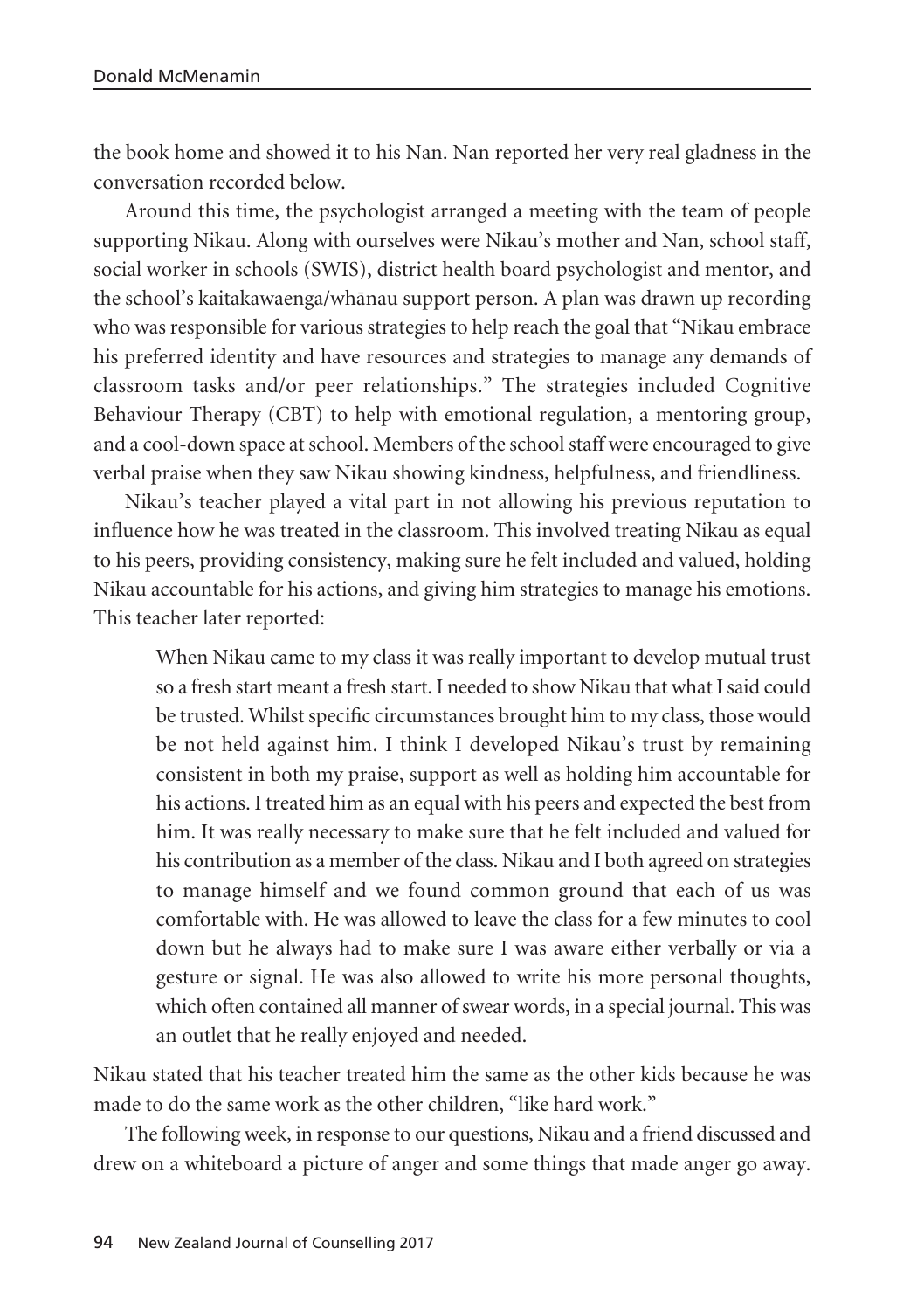

**Figure 3:** Anger as described by Nikau and friends

Another book was made from these insights. As the weeks went on, other significant people in Nikau's life were invited to write stories of when they had seen evidence of Nikau's new reputation. His teacher wrote a story about Nikau making great choices and his mentor wrote a story about Nikau sharing.

Over the next few weeks the psychologist met with Nikau and his friends to explore what could be done when Anger tried to cause trouble at their school. Following a superhero theme, the boys related stories of times they had caused Anger to flee and the effect that it had on the school. These stories were written as comic strips with the boys in the roles of superheroes. As with Nikau's first books, the stories included how those around them were affected by their good deeds. For example, "[The school principal] is a bit more happier cos she doesn't have to hop out of her office which slows her down from doing all her work," and "The kids felt a bit more safe."

These comic strips were put together in a book entitled *The Power Boys*, with the artwork supplied by the boys. When asked what they would like to do with the book, Nikau suggested that they put one in every library in New Zealand. A book launch was decided on and the boys invited school staff, peers, and whänau to attend a morning interval celebration in the staff room. Over chips, sausage rolls, and drinks, the comic book and Nikau's other stories were read by the invited guests and impromptu speeches were made (still using the fewest words possible). While Nikau managed to restrain his obvious delight and pride, both he and his Nan shed a tear.

Alongside the various school- and home-based supports which enabled Nikau to access resources and learn new skills, the stories described above supported Nikau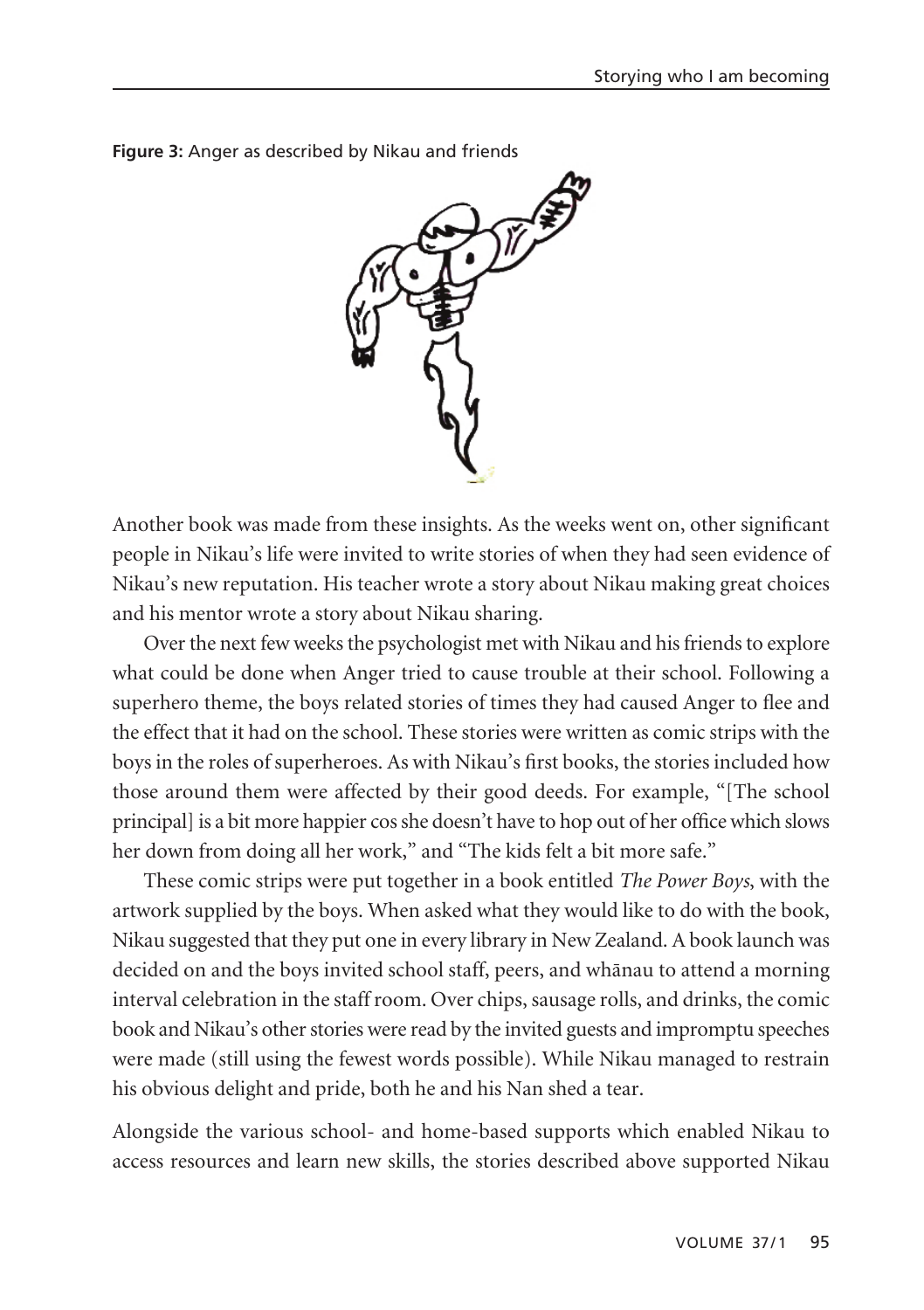**Figure 4:** Nikau's behaviour record



to shed the reputation he had acquired during his earlier years at school. According to him, Nikau's preferred identity was one of being a leader, kind, helpful, responsible, and being the same as other children.

With a different sense of his identity at school, Nikau's behaviour changed. In the chart shown in Figure 4, the school recorded a reduction in behaviour incidents (minor incidents  $= 5$  and major incidents  $= 10$ ), with the vertical line indicating the date of the team planning meeting.

School staff have noted that Nikau now smiles more, is less tense, and although he still gets angry, this does not escalate as it did in the past. His class teacher said that Nikau perseveres with difficult tasks whereas in the past he would give up. Changes noticed by senior school staff include that Nikau has a calm demeanour, listens respectfully, stops and thinks instead of reacting, takes responsibility, can be trusted (e.g., with school keys), and is more willing to participate. Nikau has joined and led the school production crew.

Nikau's teacher observed:

He started viewing himself as a strong and capable person who was in control of his own decisions and experience at school…his greatest outcome was that he developed a positive view of himself, he had started to see a person worthy of praise, support and success.

Using rating scales with the psychologist, Nikau had initially rated himself as not very kind, nor happy, friendly, clever, good looking, honest, nor hardworking. Ten months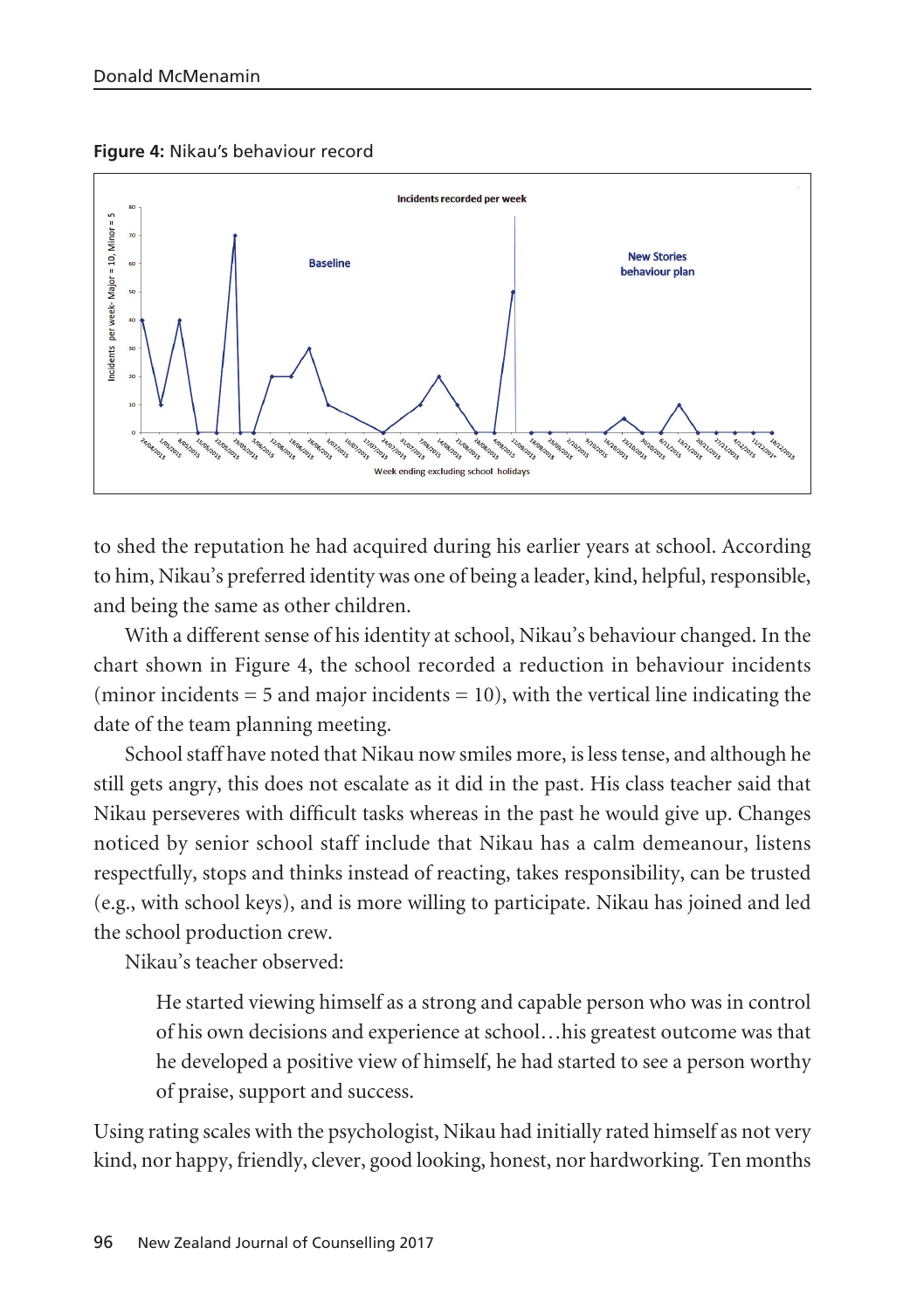

**Figure 5:** Nikau's self-perception chart

later he rated these same characteristics as "very much," demonstrating a change in his self-perception. The graph in Figure 5 illustrates the transformation in his view of himself.

As Nikau's view of himself changed, his school achievement progressed. The associate principal related how surprised the staff were as Nikau's reading level increased from level 2P to level 3. In Years 3, 4, and 5, Nikau had performed below the National Standard for reading, writing, and mathematics (with the exception of end of Year 4 reading where he achieved at National Standard). At the time of writing, and midway through Year 6 (a year after the intervention), Nikau is on track towards achieving the end of year standard for writing and mathematics. He has already achieved the end of year standard for reading and is working towards end of Year 7 National Standard.

Nikau is now a school counsellor (school leader). When another child in the school was asked for an example of a good leader he identified Nikau, saying he "takes responsibility for himself."

Nikau said that writing the books helped him see that "you get hurt when you get bullied, so I stopped bullying." When asked what it was now like at school he replied, "Now the teachers treat me like everybody else. Before they would let me do anything because they didn't want to make me angry. Before I used to feel angry every day. Now I feel happy every day."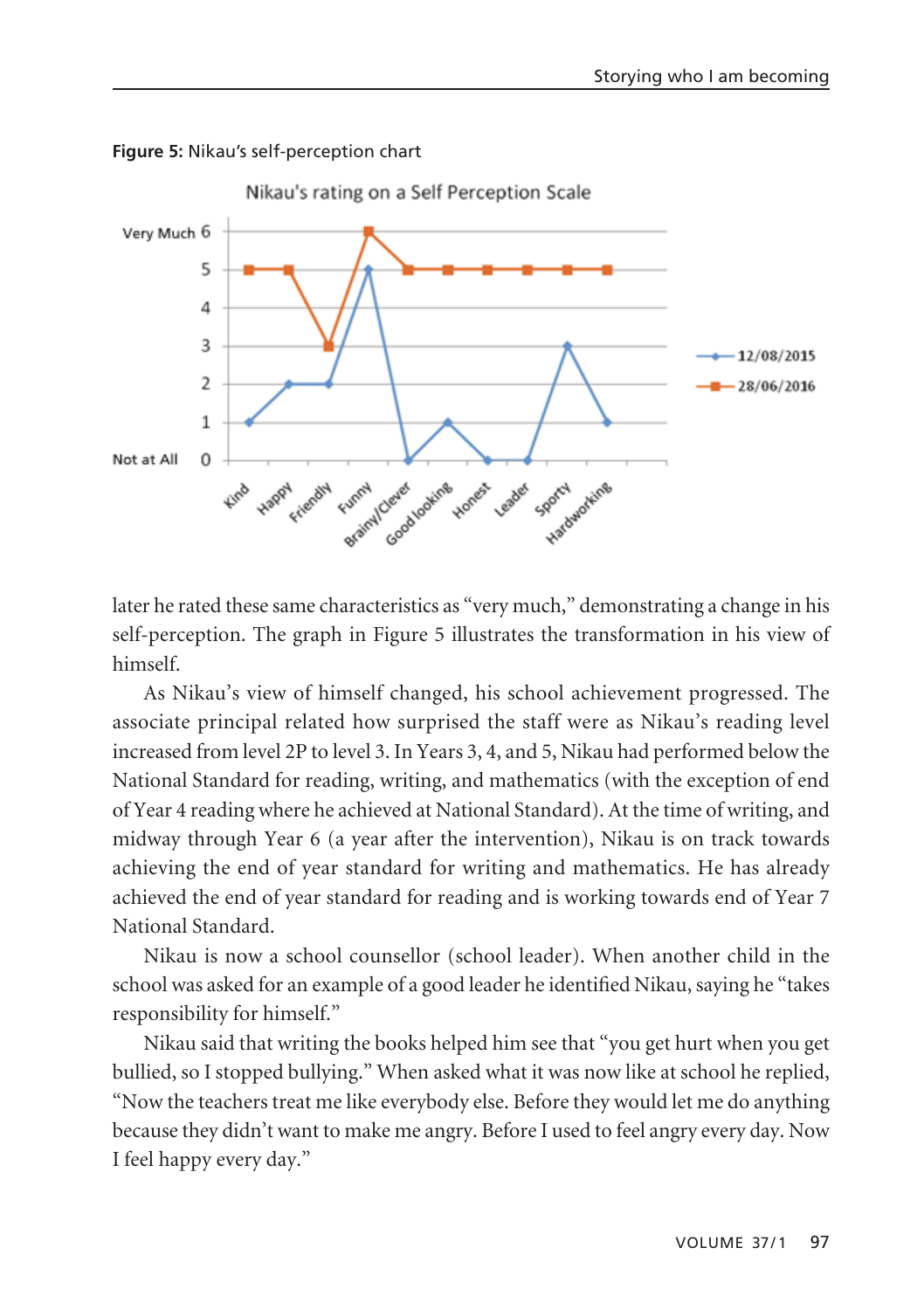The implications of all these efforts reached into the family home. Nikau's Nan stated that now when he gets upset: "He just goes away to his room and stamps it out and next thing it's all finished. He used to go from room to room, slam doors, make holes in my walls." She observed: "Now he'll go out there and play…He never used to go out there and play all day at all. He just loves it. He goes out there, rides his bike. He never used to do that at all."

Nan also confided:

I used to bear heavy shoulders with him and going through what I was going through. Before I'd get those dreaded phone calls every second day. I used to wake up in the morning with headaches knowing what my day was going to be like with him. But now, ohh, I get a good night's rest now. So does he too. He wakes up a lot happier in the mornings.

Nikau's mother and father are also proud of their son.

As Nikau recalled and retold occasions where trouble had been absent, along with the effects those ways of being had on those around him, he viewed himself in a different way. The resources, new skills, encouragement, and opportunities provided by those in his support team helped Nikau to embrace a new reputation. Many people contributed to Nikau's growing sense of himself as other than troubled: from the school principal and associate principal to his class teachers, the police youth aid officer, Nikau's mentor, and his sports coach. And around and behind all this were Nikau's Nan, his mother and his family.

Nearly a year after the first planning meeting, Nikau continues to embrace his new reputation. He does experience anger at times but it does not escalate to the level that it did in the past and calm quickly returns.

By gathering together accounts of times when Nikau demonstrates preferred ways of being, by externalising the problem, by illustrating the effects of his new reputation on those around him, and by publishing these preferred stories widely to friends, teachers, and family, Nikau has grown his sense of "Who I am" and has become known by others in ways that fit with his and their hopes for him.

#### Notes

- 1. This article was co-authored with the psychologist referred to in the text, whose name has been withheld by request to protect the anonymity of the school and young people involved..
- 2. All names have been changed..
- 3. pashley@unitec.ac.nz